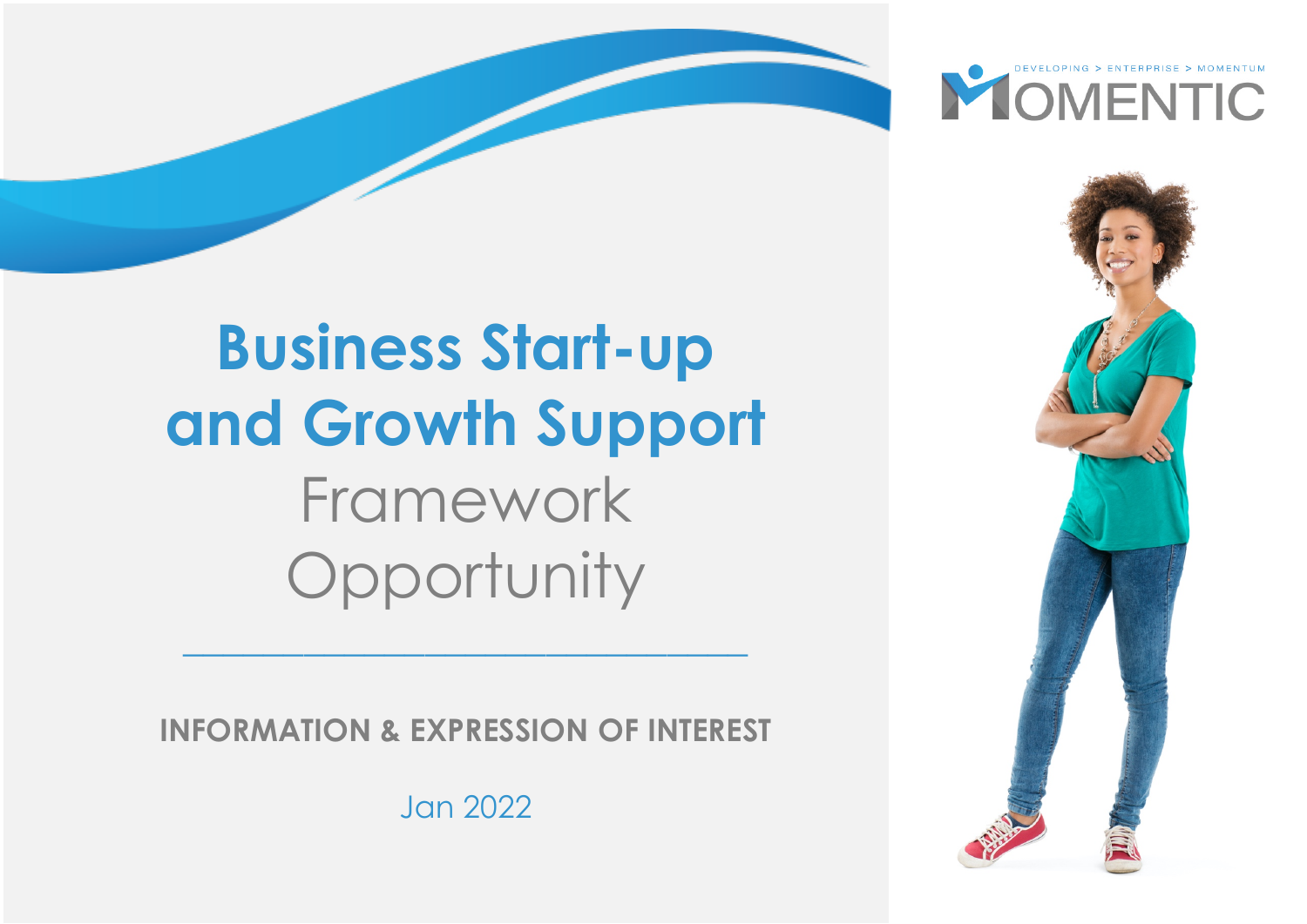

# **BUSINESS START UP AND GROWTH SUPPORT FRAMEWORK OPPORTUNITY**

Momentic is an expert specialist provider of business start-up services in the UK, with contracts in the Greater Manchester, Midlands, South & Central England and London. **We are looking to create a framework of associates to support the delivery of our existing contracts, and partners to work on forthcoming bidding opportunities in our growth across the UK.** 

## **OVERVIEW OF MOMENTIC**

Momentic delivers business start-up, development, diversification and growth-related support services to organisations and individuals through mentoring, advice, consultancy, training, interim management and resourcing options. Our particular focused areas of expertise is through:

- Self-employment support, advice, training and development programmes
- business growth appraisal & development (including tender development & management) partnership, stakeholder and service user development diagnostic solutions development
- training programmes development & delivery therapeutic models & solutions
- processes & procedure development wider revenue identification & development

We work in several sectors, but primarily in welfare to work, business support & consultancy, economic development, education, the criminal justice system, enterprise & self-employment markets. Momentic also draws on a wider team of professionals to support the plans and approaches for each specific commissioned area of work.



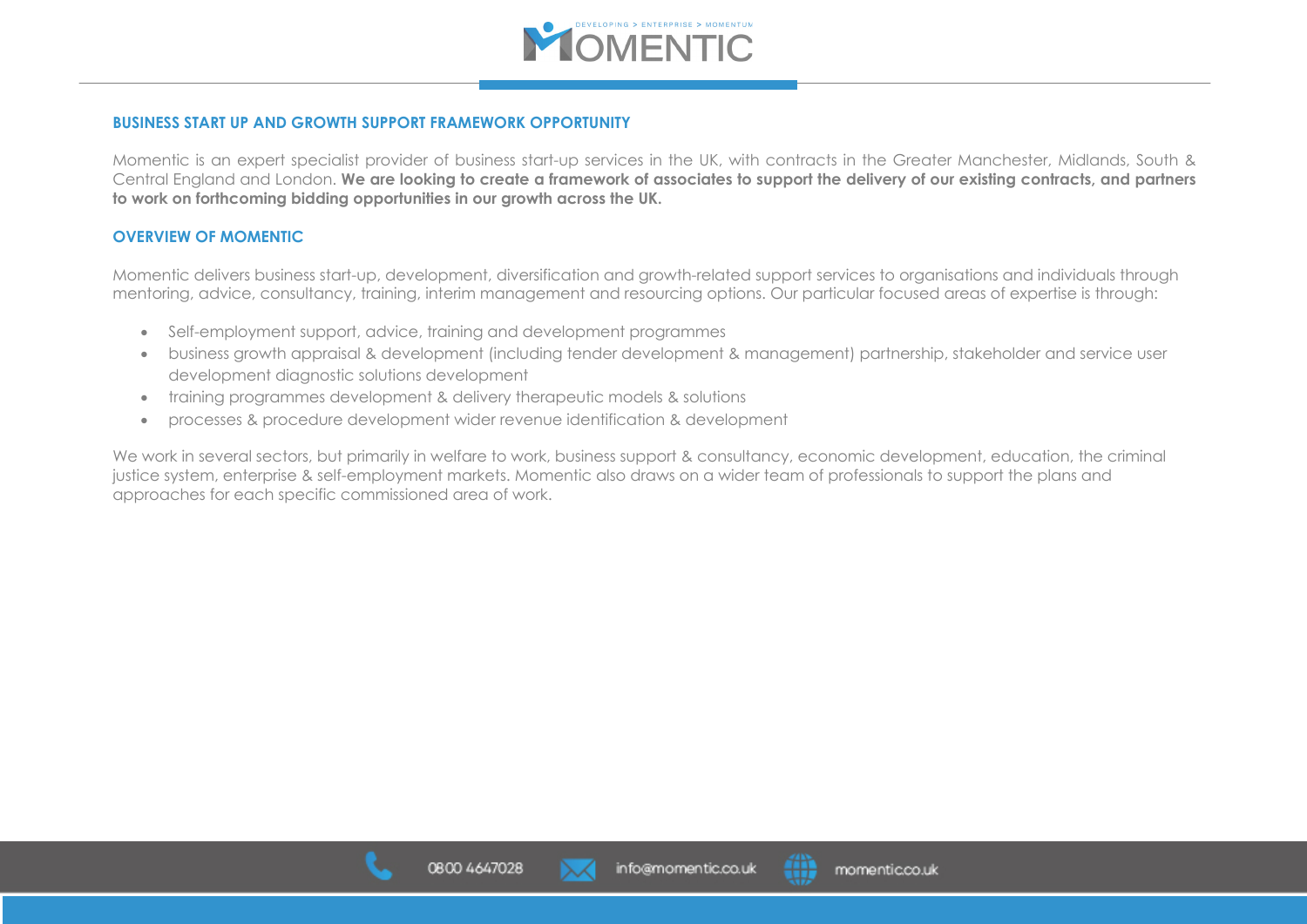

## **OVERVIEW OF REQUIREMENT AND OPPORTUNITY**

Momentic is at an exciting stage in its development and as such we recognise the need to identify the best placed people, in the markets we serve, who may wish to join us on this journey, joining our already experienced and professional team of associates and employees.

We would like to further develop our framework of individuals who can:

- support the delivery of our existing contracts on an Associate basis, and/or
- partner with us on new bidding opportunities, or
- may want to work with us on a payroll role basis

We have, and will be bidding for, contracts that aim to support:

- individuals to explore self-employment
- individuals to start a business
- existing small and medium businesses to sustain and grow.

We are looking for **Business Advisors, Business Consultants and Business Associates with experience of delivering business advice, mentoring and workshops to group sessions and/or one-to-one support.** We are open to people looking to work either across a range of contracts or wishing to specialise.

We would anticipate individuals having substantial experience in the above roles and a proven success in terms of meeting targets, as well as experience / knowledge of supporting individuals or businesses with some or all of the following:

- Ideas Generation
- Diagnostics and Action Planning
- Business Planning
- Business Growth Planning
- Sales and Marketing
- Sector Specific Approaches e.g., Creative and Digital, Retail
- Digital and Social Marketing
- Financial Analysis and Management
- Accessing Finance / Investment Readiness
- Navigating and complying with the DWP benefit regime for the self-employed
- Minimum Income Floor Planning
- **Export and Globalisation**



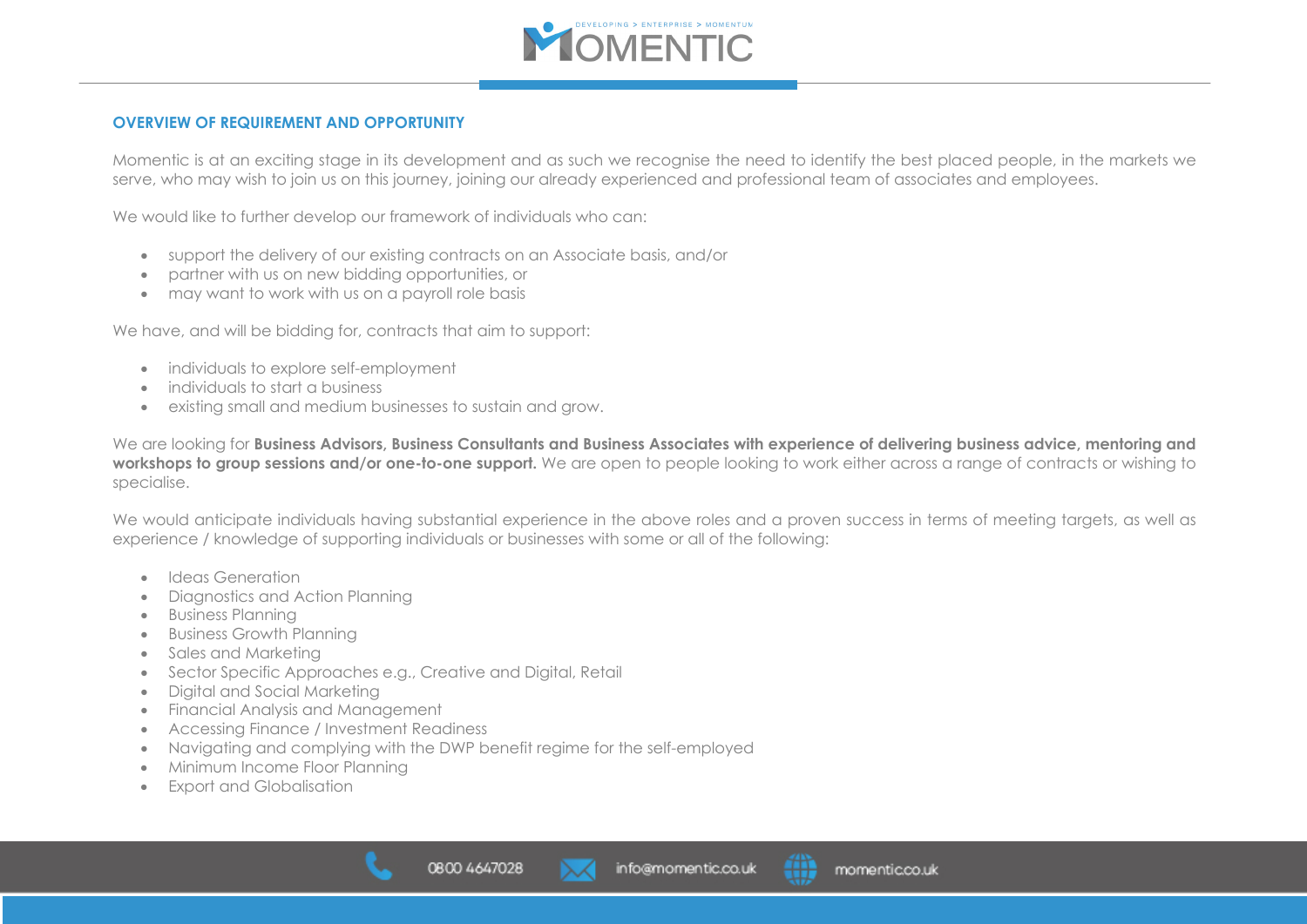

- Leadership and Management
- Business engagement and client acquisition
- 1 on 1 mentoring
- Delivering Workshops/courses/masterclasses to groups
- Experience of Face-to-face delivery and virtual

The list above is by no means exhaustive, and applicants should consider the range of support needs individuals looking to set up a business, and existing small to medium businesses, are likely to have. We are also likely to want individuals who could support us with customer acquisition and bedding into local business networks.

# **EQUALITY, DIVERSITY & INCLUSION**

Momentic Limited is committed to applying equal opportunities at all stages of recruitment and selection, in line with its Equality, Diversity and Inclusion policy in addition to our duty under the Equality Act 2010 to have due regard to the need to eliminate discrimination; to advance equality of opportunity.

Momentic Limited is a Disability Confident Committed employer and as such, any candidate with a disability will not be excluded unless the candidate is unable to perform a duty intrinsic to the role, having considered reasonable adjustments. Reasonable adjustments to the recruitment process will be made to ensure that no applicant is disadvantaged because of their disability.



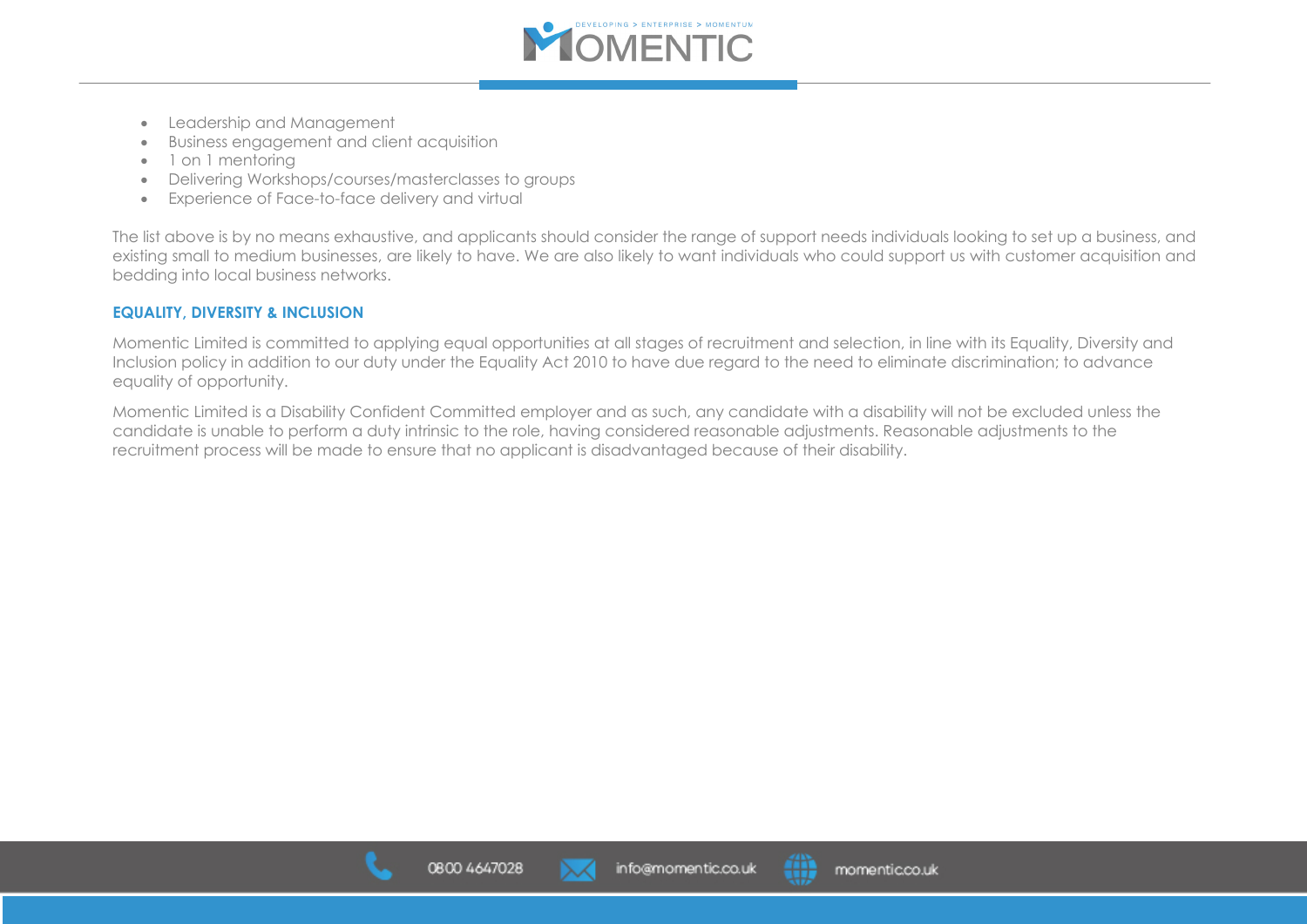

# **EXPRESSION OF INTEREST (EOI)**

#### **Step 1**

Please complete the questions below and submit it by email to **info@momentic.co.uk**. If you require any further information, please also send any queries to **info@momentic.co.uk**.

Please note that the completion of this EOI does not imply any contractual agreement between Momentic and you but will rather enable Momentic to assess your suitability / availability and interest in working with us for current or future opportunities.

## **SECTION 1: INDIVIDUAL DETAILS**

|                                          |                 | <b>1.1 CONTACT DETAILS</b> |             |     |
|------------------------------------------|-----------------|----------------------------|-------------|-----|
| <b>Name</b>                              |                 |                            |             |     |
| Registered address<br>Including postcode |                 |                            |             |     |
| Company details (if applicable)          | Company number. | N/A                        | VAT number. | N/A |
| Contact number and email address         |                 |                            |             |     |
| Website (if applicable)                  |                 |                            |             |     |



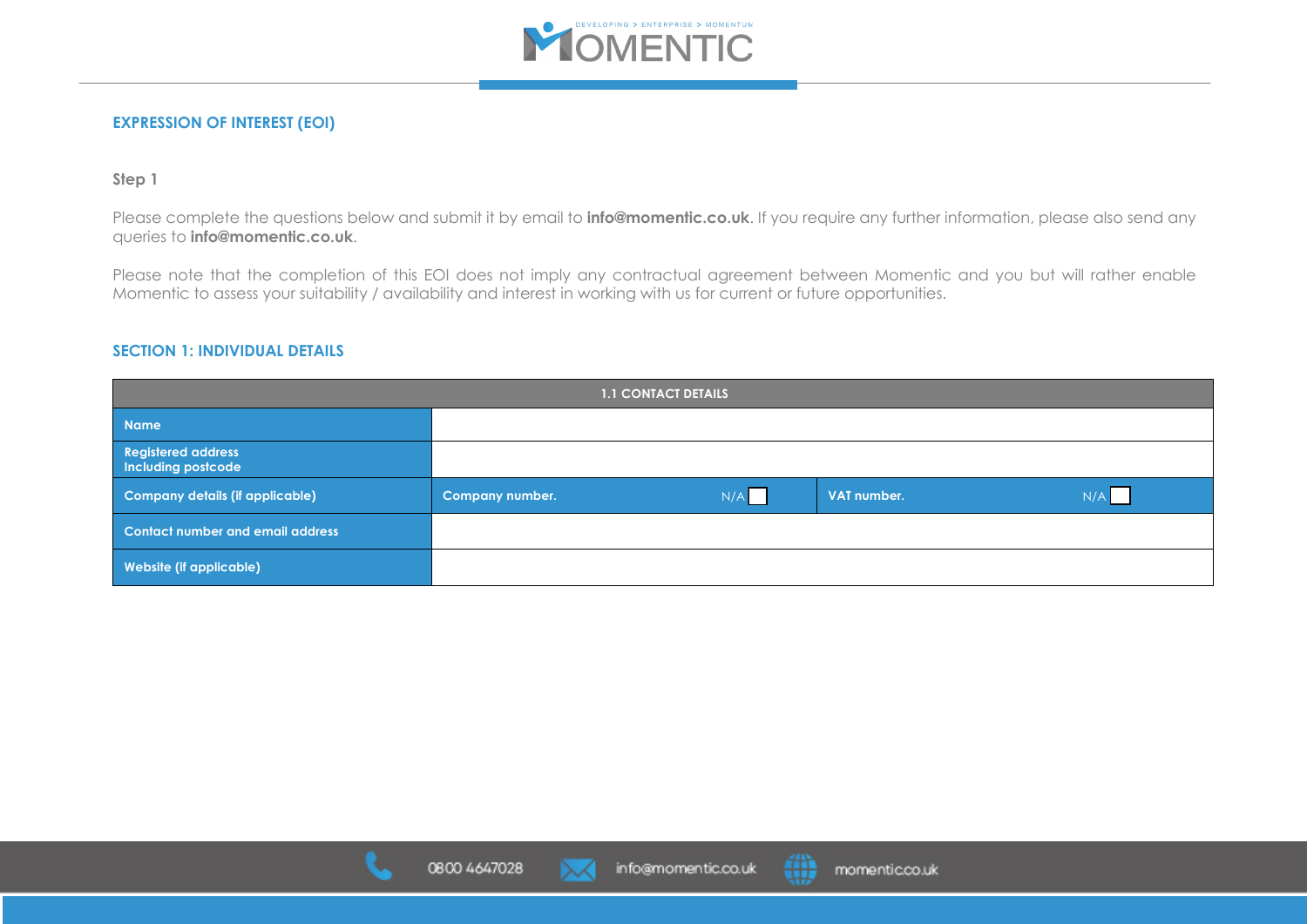

# **SECTION 2: DELIVER AREAS**

|                                             |                                     | <b>2.1 DELIVERY AREAS</b>                |                              |                                            |                                  |
|---------------------------------------------|-------------------------------------|------------------------------------------|------------------------------|--------------------------------------------|----------------------------------|
| Service areas of<br>interest                | Working with the unemployed         | Supporting existing businesses to grow   | Working<br>internationally L | Delivering accredited<br>training <b>n</b> | Working with<br><b>offenders</b> |
| <b>Please tick all that</b><br><b>apply</b> | Delivering workshops $\blacksquare$ | Delivering one-to-one advice and support |                              | Business engagement / client acquisition   |                                  |

|                        | <b>2.2 GEOGRAPHICAL COVERAGE</b><br>Please detail all the areas you are willing and able to deliver in |                                  |                      |                         |                               |
|------------------------|--------------------------------------------------------------------------------------------------------|----------------------------------|----------------------|-------------------------|-------------------------------|
|                        | Cumbria $\Box$                                                                                         | $M$ erseyside                    |                      | <b>Bristol</b>          | Gloucestershire               |
| <b>NORTHWEST</b>       | Cheshire and Warrington<br>П                                                                           | Lancashire <sup>1</sup>          | <b>SOUTHWEST</b>     | Cornwall                | Somerset                      |
|                        |                                                                                                        | Greater Manchester               |                      | Dorset <sup>1</sup>     | <b>Wiltshire</b>              |
| <b>NORTHEAST</b>       | Tees Valley                                                                                            | Tyne and Wear                    |                      |                         | Devon                         |
| <b>LONDON</b>          | North London                                                                                           | East London                      |                      | <b>Birmingham</b>       | Staffordshire                 |
|                        | South London                                                                                           | West London                      |                      | <b>Black Country</b>    | Warwickshire                  |
|                        | Cambridgeshire                                                                                         | Norfolk                          | <b>WEST MIDLANDS</b> | Herefordshire           | Worcestershire                |
| <b>EAST OF ENGLAND</b> | Essex <b>N</b>                                                                                         | Suffolk                          | <b>EAST MIDLANDS</b> | Derbyshire <sup>1</sup> | Northamptonshire <sup>1</sup> |
|                        | Bedfordshire                                                                                           | Hertfordshire <sup>1</sup>       |                      | Leicestershire          | Nottinghamshire               |
|                        | <b>Berkshire</b>                                                                                       | Isle of Wight                    |                      | Lincolnshire            | Rutland                       |
|                        | Buckinghamshire                                                                                        | Kent                             | YORKSHIRE AND        | East Riding             | York and North Yorkshire      |
| <b>SOUTHEAST</b>       | East Sussex                                                                                            | $\sqrt{\frac{1}{2}}$ Oxfordshire | <b>HUMBER</b>        | Hull <b>N</b>           | South Yorkshire               |
|                        | Hampshire <b>No.</b>                                                                                   | $S$ urrey                        |                      | Lincolnshire            | West Yorkshire                |
|                        |                                                                                                        | West Sussex                      |                      |                         |                               |
|                        | Highlands and Islands                                                                                  | West and Islands                 | <b>WALES</b>         | North                   | Central                       |
| Scotland               | Southwest                                                                                              | Southeast                        |                      | South                   |                               |
|                        | Central <b>N</b>                                                                                       | East                             |                      |                         |                               |



⋉

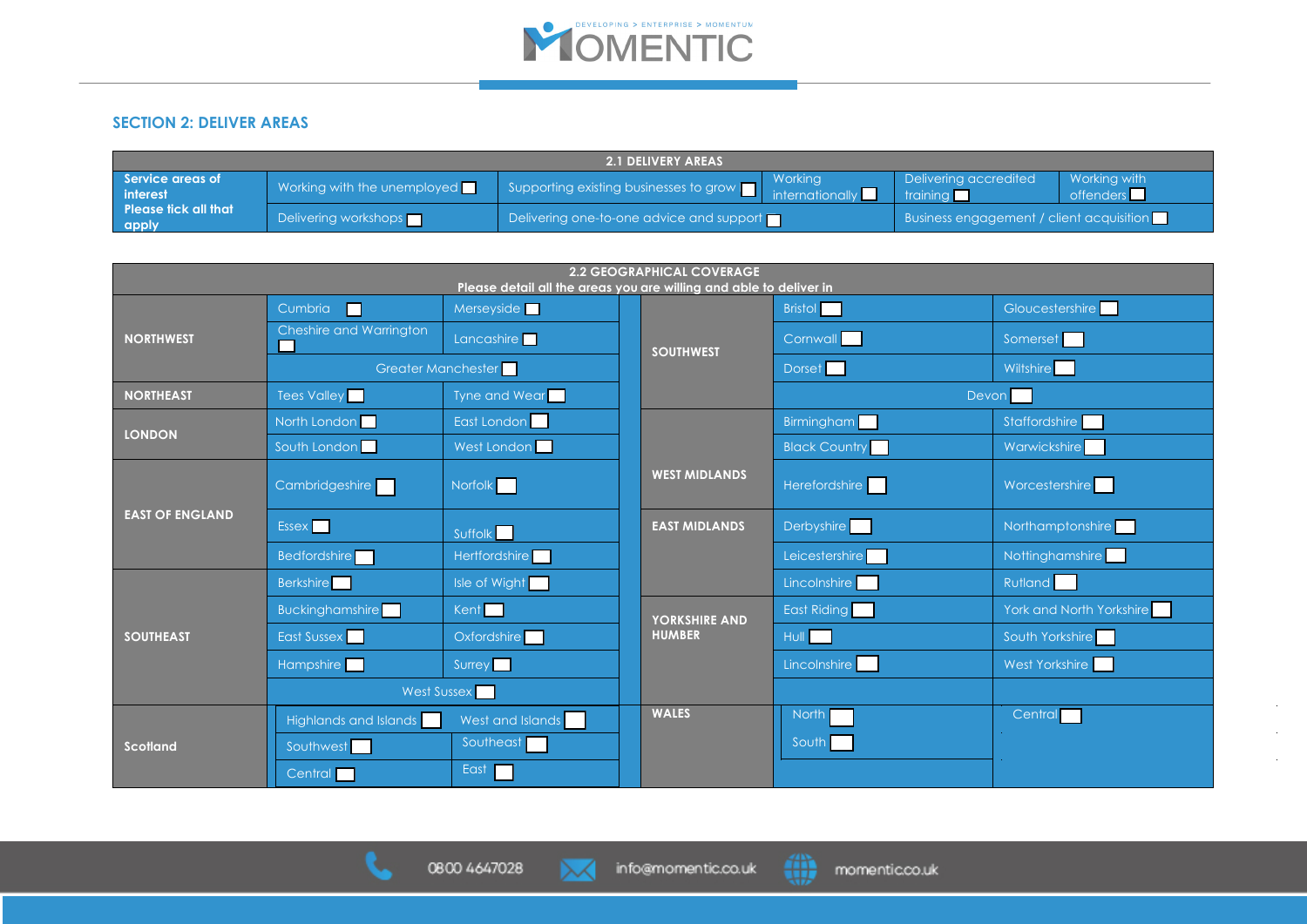

## **SECTION 3: SERVICES**

#### **3.1 CLIENT SUPPORT OVERVIEW**

**Please provide details of the services you provide, including any areas of specialism.**

**For example, please detail the workshops you can deliver, the client groups you are particularly experienced in working with, or the business sectors you have a particular reach into.**

*Please limit this response to no more than 1000 words* 



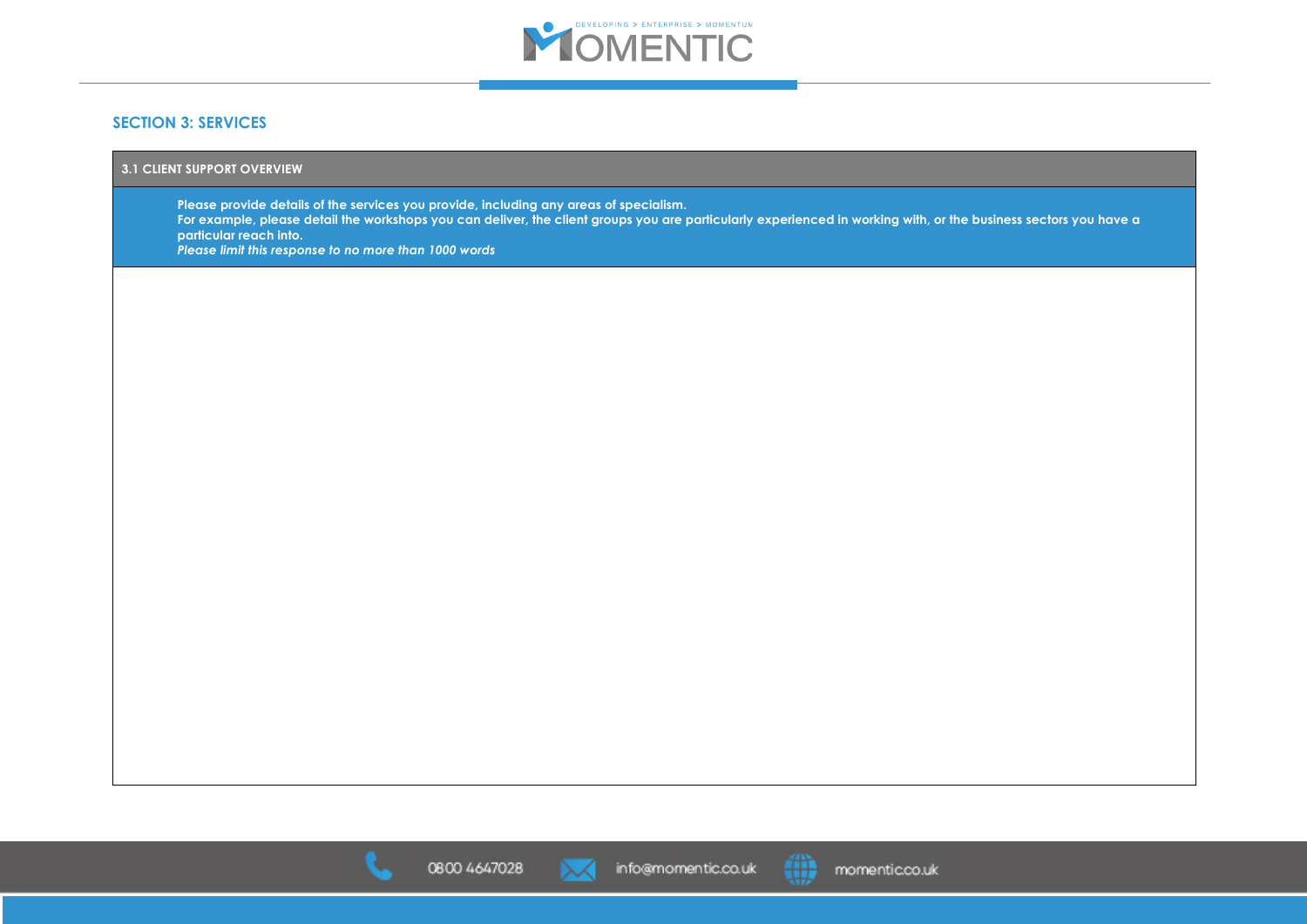

#### **3.2 ADDITIONAL SUPPORT**

Please detail any additional support / added value / innovation you can offer to our clients within the geographical areas (e.g., access to other services or innovative products)

*Please limit this response to no more than 500 words*



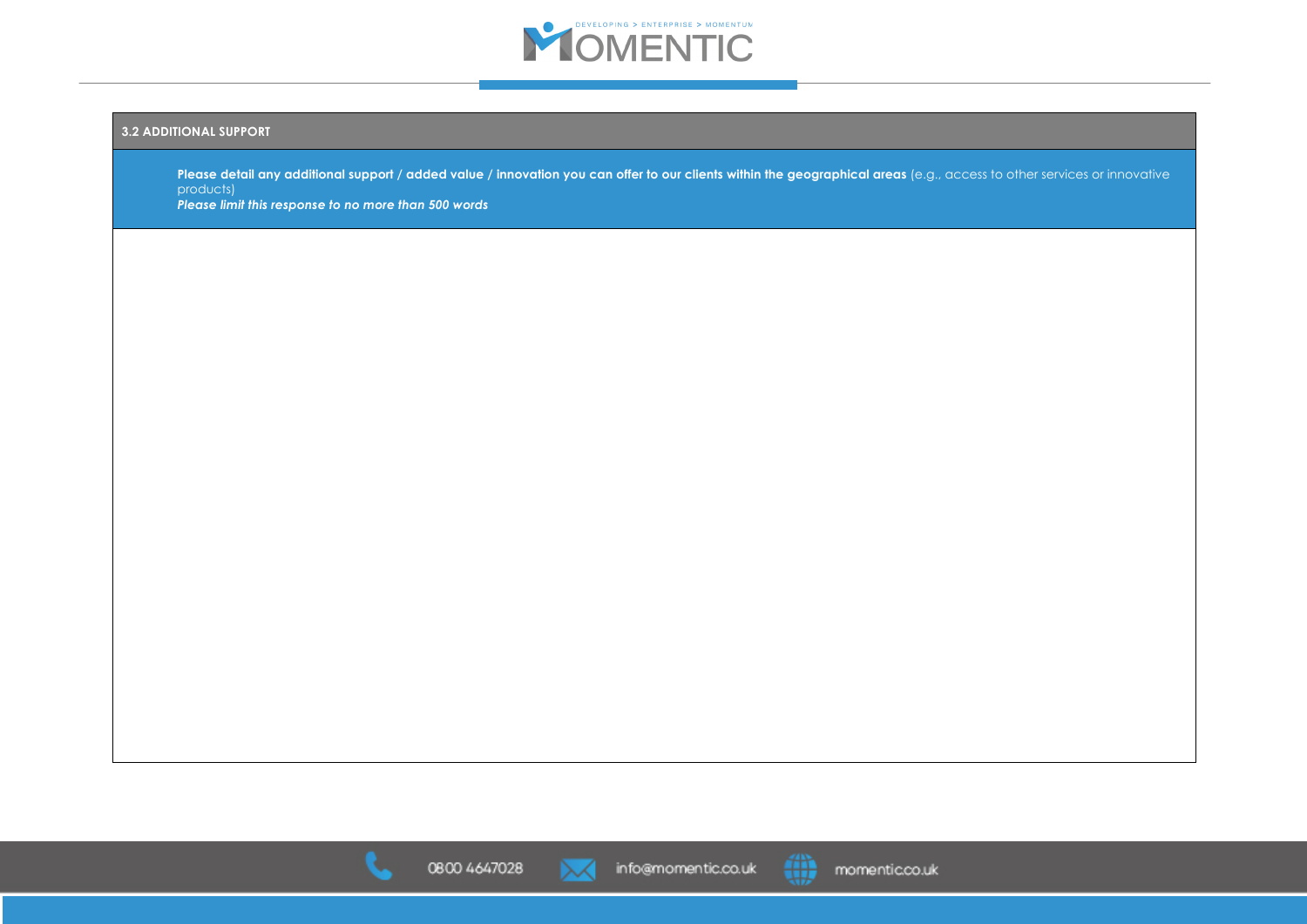

# **SECTION 4: TRACK RECORD**

|                                                                                                                |                                                              | <b>4.1. EXPERIENCE</b>                                 |                                                             |                                                                   |
|----------------------------------------------------------------------------------------------------------------|--------------------------------------------------------------|--------------------------------------------------------|-------------------------------------------------------------|-------------------------------------------------------------------|
|                                                                                                                | Supporting people to start a business                        |                                                        | Supporting existing businesses to grow                      |                                                                   |
|                                                                                                                | Business engagement / client<br>acquisition                  | Delivering one-to-one advice and<br>support            | <b>Delivering workshops</b>                                 | Working<br>internationally                                        |
| Please detail the services you have<br>experience of delivering and/or client<br>groups you have experience of | Delivering accredited training to<br>unemployed young people | Delivering accredited training to<br>unemployed adults | Delivering accredited training to<br>employed adults $\Box$ | Providina<br>unemployment<br>support to young<br>people           |
| working with. Please tick all that apply                                                                       | Providing unemployment support<br>to unemployed adults       | Supporting offenders / ex-offenders                    | Supporting parents / single parents                         | Supporting<br>people with<br>health conditions<br>or disabilities |
|                                                                                                                | Supporting people with substance<br>misuse issues            | Supporting BAME communities                            | Other – please state                                        |                                                                   |

|                                                                                          | <b>4.2 QUALIFICATIONS</b>                                                                                       |                                      |      |
|------------------------------------------------------------------------------------------|-----------------------------------------------------------------------------------------------------------------|--------------------------------------|------|
| Qualifications or accreditations e.g.,<br>SFEDI, IAG, industry specific<br>qualification | Please detail qualifications or accreditations held for yourself or the staff that would work on this contract: |                                      |      |
|                                                                                          | Yes If yes, please indicate Level                                                                               |                                      |      |
| Are you teacher-trained?                                                                 | If yes, when does it expire?                                                                                    | When was the accreditation achieved? | No   |
|                                                                                          | Yes If yes, please indicate Level                                                                               |                                      |      |
| Do you have an assessing<br>qualification e.g., TAQA?                                    | If yes, when does it expire?                                                                                    | When was the accreditation achieved? | No 1 |



⋉

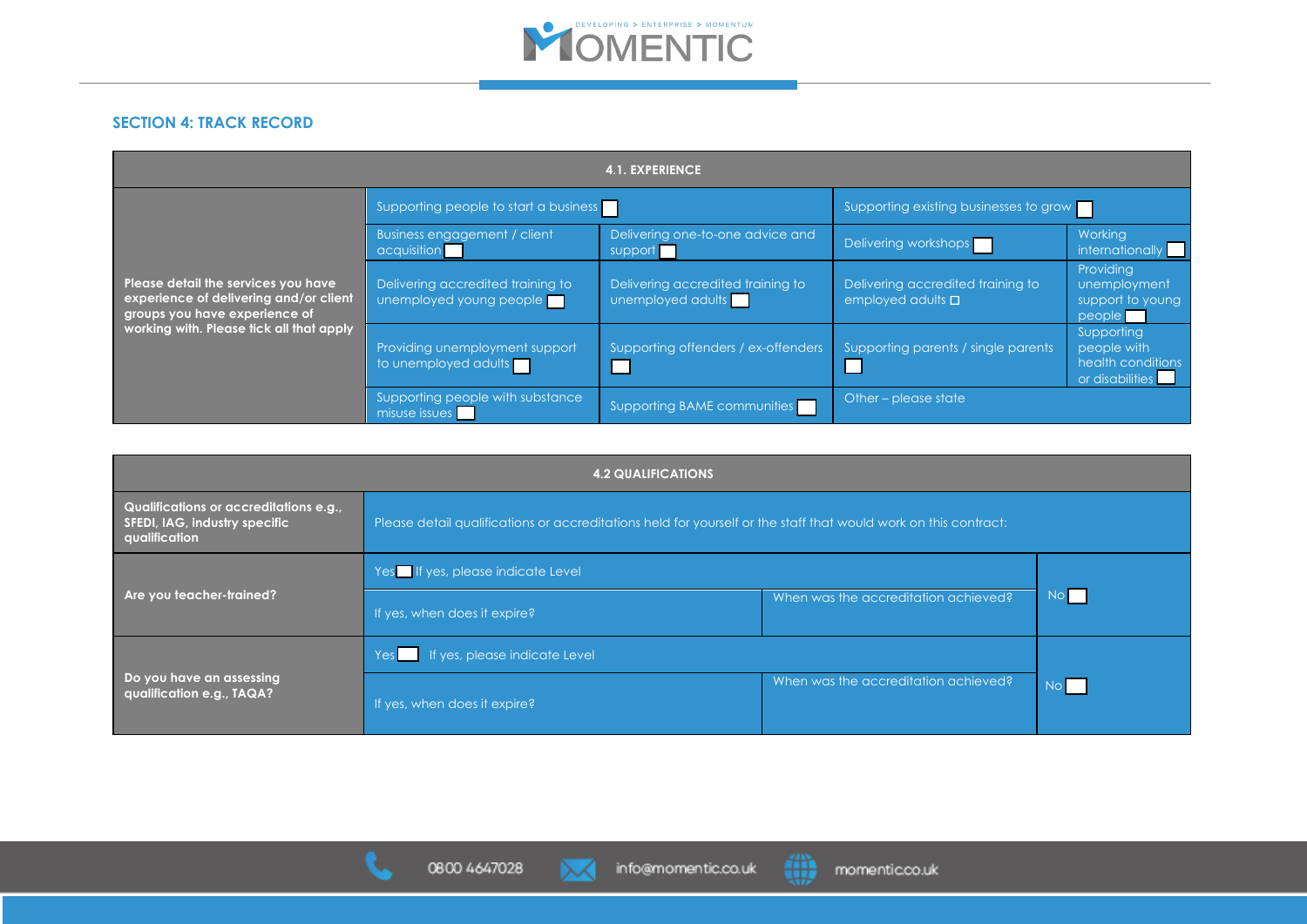

|                                              |                                                                                                      | <b>4.3 VETTING</b>   |                |
|----------------------------------------------|------------------------------------------------------------------------------------------------------|----------------------|----------------|
| Are you recently DBS-checked?                | Yes<br><b>Date</b>                                                                                   | Advanced DBS<br>Date | N <sub>O</sub> |
| Are you vetted to work in Prisons            | Yes<br><b>Date</b>                                                                                   | <b>No</b>            |                |
| Have you previously run other<br>businesses? | Yes<br>If so, please state how many staff and a short outline of what its core deliverables<br>were: |                      | No             |

#### **4.4 TRACK RECORD**

Please detail up to three contracts you have previously worked on. These could be contracts you have delivered as an associate or subcontractor, or contracts you have **worked on as an employee of a delivery organisation**

| Geographical<br>Area        | <b>Target client</b><br>groups | <b>Contract Name and</b><br>funder                  | <b>Contracted start and</b><br>end dates | Nature of the support provided                                         | Targets (e.g.,<br>self-<br>employment<br>start rate,<br>growth<br>percentages) | Performance<br>achieved<br>against targets     |
|-----------------------------|--------------------------------|-----------------------------------------------------|------------------------------------------|------------------------------------------------------------------------|--------------------------------------------------------------------------------|------------------------------------------------|
| e.g., Greater<br>Manchester | e.g., The<br>unemployed        | e.g., Entry to Self-<br>employment,<br>Momentic Ltd | e.g., Jan 20 - Dec 21                    | e.g., Supporting unemployed people to<br>consider starting a business. | Target-8 Job<br>Starts a<br>month<br>Achieved-<br>Average of<br>10 a month     | e.g., 50%<br>achieve 6<br>months of<br>trading |
|                             |                                |                                                     |                                          |                                                                        |                                                                                |                                                |



⋉



∰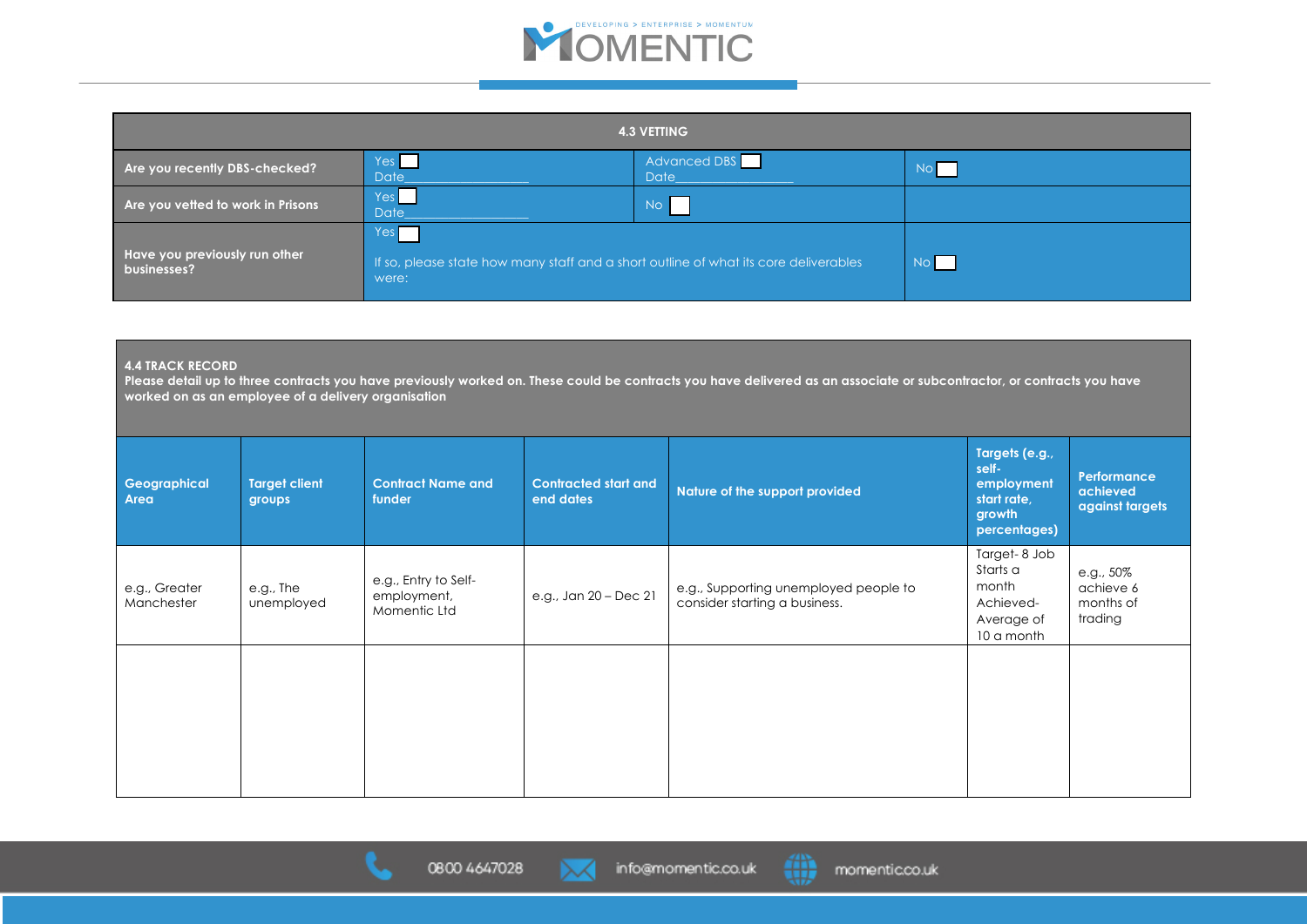



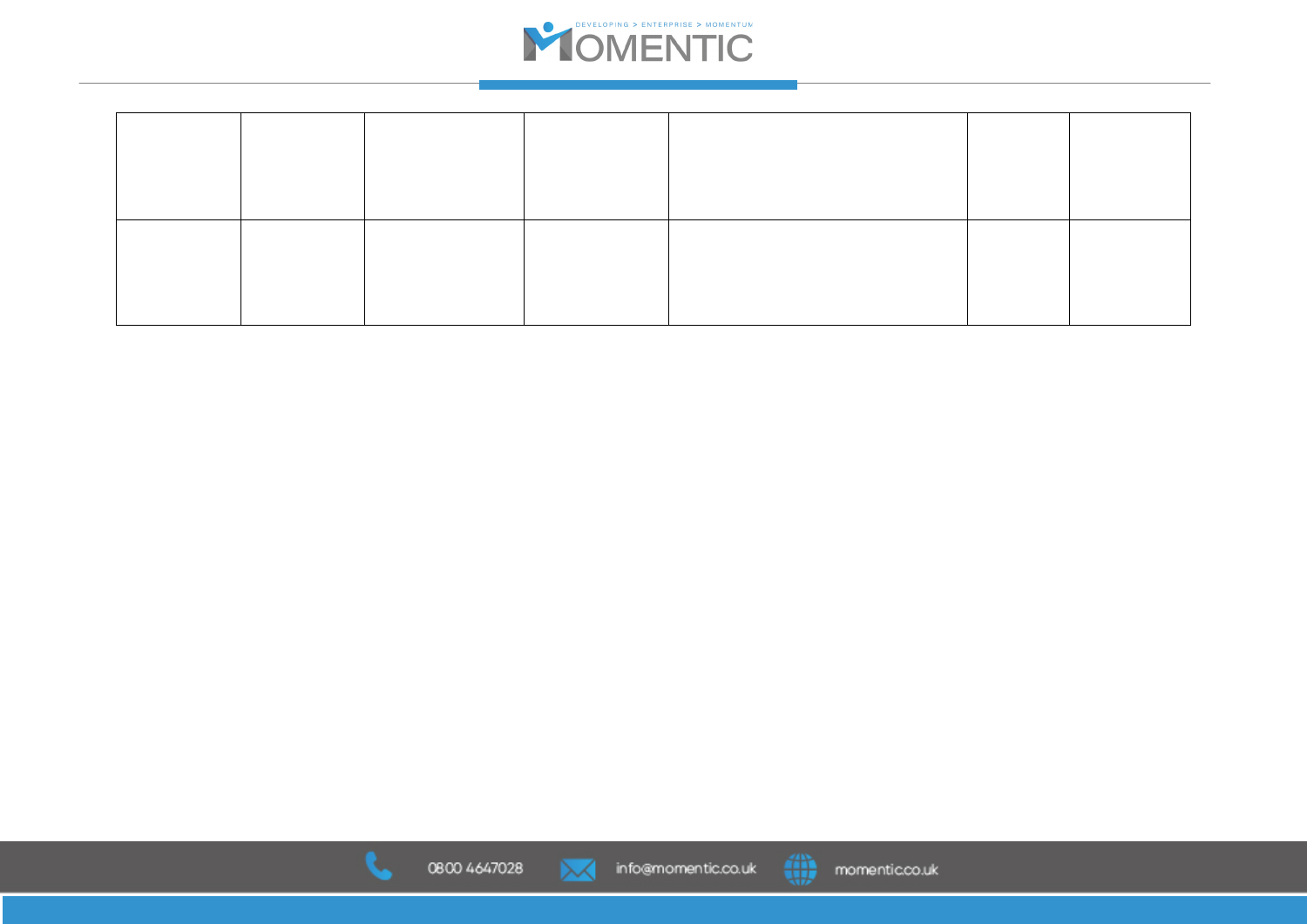

|  | <b>4.5 CASE STUDY</b> |
|--|-----------------------|
|  |                       |

**Please provide up to 3 case studies of services you have delivered successfully to clients in the last year.**   *Please limit this response to no more than 250 words for each case study*

|                                      | 4.6 CVs<br>Please attach your most recent CV. |  |
|--------------------------------------|-----------------------------------------------|--|
| Please confirm that CVs are attached | Yes                                           |  |

# **SECTION 5: AVAILABILITY**

| <b>5. AVAILABILITY TO DELIVER</b>                                                                                          |               |                  |                       |          |
|----------------------------------------------------------------------------------------------------------------------------|---------------|------------------|-----------------------|----------|
| How often are you potentially<br>available to work on our contracts,<br>and at what times?<br>Please detail all that apply | days per week | days per month   | Evenings <sup>1</sup> | Weekends |
| <b>Please indicate your position</b><br>preference as part of the Momentic<br>Team                                         | Associate     | Payroll/Employed | Don't Mind            |          |



⋉

Æ